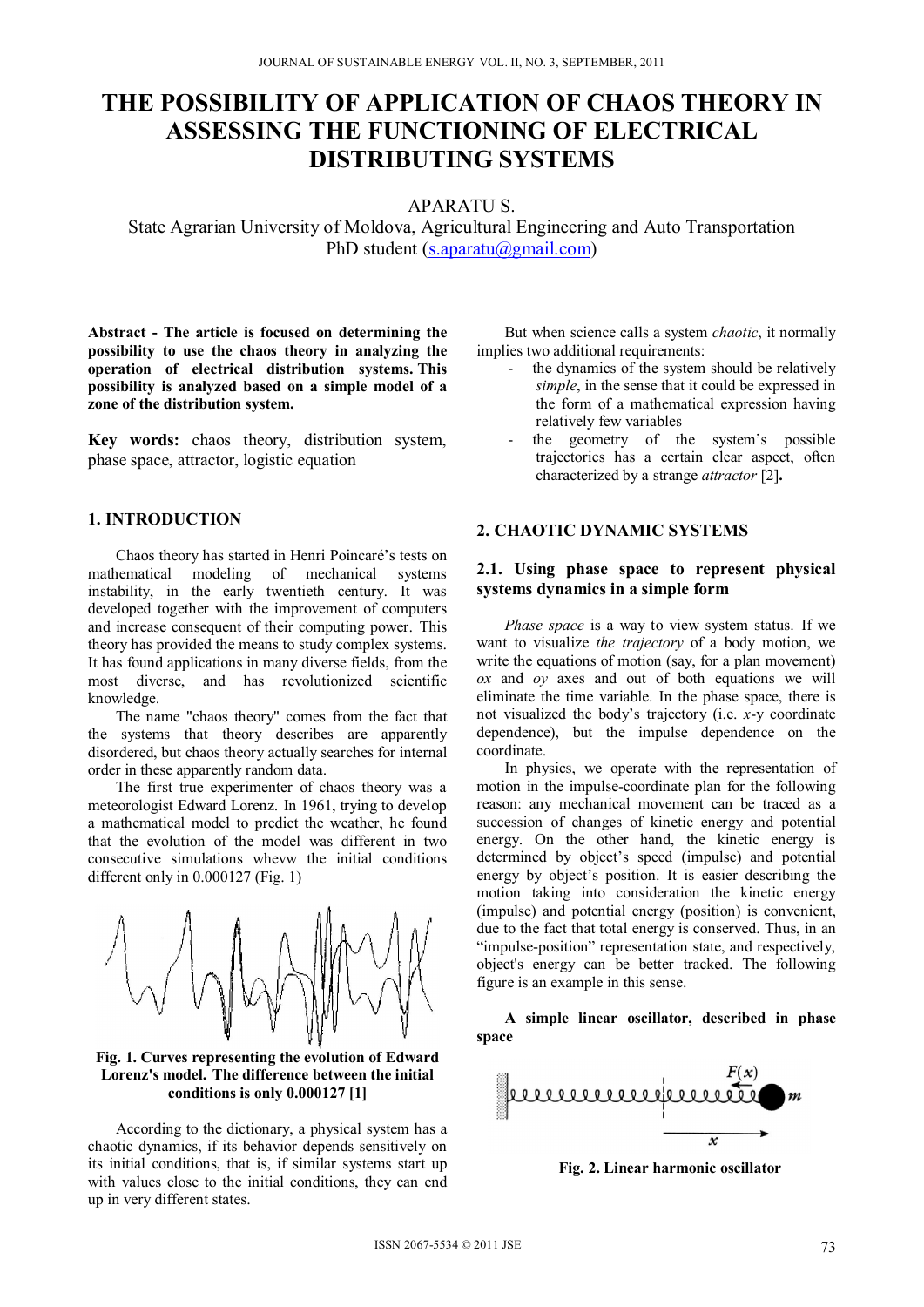If we recall the mathematical expressions of kinetic energy and potential energy for an oscillator, the energy conservation law is the following:

$$
E_{tot} = E_{kin} + E_{pot} = \frac{p^2}{2m} + \frac{kx^2}{2} = const.
$$
 (1)

If we rewrite this relationship by highlighting the impulse and position and divide them by total energy, we get the following equation:

$$
\frac{p^2}{2mE_{tot}} + \frac{kx^2}{2E_{tot}} = 1
$$
 (2)

Or even close to what we want to obtain:

$$
\frac{p^2}{2mE_{tot}} + \frac{x^2}{(2E_{tot}/k)} = 1
$$
 (3)

This relationship that seems to be a complicated is actually the equation describing an ellipse:

$$
\frac{x^2}{a^2} + \frac{y^2}{b^2} = 1\tag{4}
$$

where *x* and *y* are the two coordinates of a point on the ellipse and *a* and *b* are two semiaxis of the ellipse (Fig. 3).



**Fig. 3. Oscillatory movement in space-time diagram and in phase space. Oscillation presented in the coordinates x - t and the path in phase space of the oscillator** 

If we look at the ellipse equation and to the previously obtained equation for oscillator, we see that they both have the same mathematical form in which we can recognize two semiaxis *a* and *b*:

$$
a = \sqrt{\frac{2E_{tot}}{k}} \text{ and } b = \sqrt{2mE_{tot}}
$$
 (5)

Point P (see Fig. 3) having these coordinates, on the "impulse-position" chart is called *figurative point* and describes by its motion on the ellipse, the states the subject bears during the time of oscillation. Thus this description is done in phase space and the ellipse is called the trajectory in phase space.

Unlike trajectory in phase space for the fall of bodies, the trajectory in phase space for oscillatory movement (undepreciated) is an ellipse, ie a closed curve. An interesting property can be observed if we calculate the area of this ellipse. Ellipse area is given by

Area=  $\pi$ ·a·b (it is noted that for a circle a = b and the relationship turns into the known formula of circle's area  $\pi$ <sup>2</sup>). If we introduce the expressions *a* and *b* in the formula of the area described by the ellipse trajectory in phase space, we get:

$$
Area = 2\pi E_{tot} \sqrt{\frac{m}{k}} \tag{6}
$$

If the frequency of a harmonic oscillator is given by the formula:

$$
\upsilon = \frac{1}{2\pi} \sqrt{\frac{k}{m}} \tag{7}
$$

then, the area described by the oscillator trajectory in phase space will be:

$$
Area = \frac{E_{tot}}{U} \tag{8}
$$

This remarkably simple relationship shows a number of things worth to be noted:

• if total energy increases or decreases, then the ellipse which describes the motion will have a greater or less area, by proportional increasing or decreasing of the semiaxis;

• if this area should remain constant, the movement frequency and total energy remain proportionate;

From the first observation we can easily understand what happens if, for example, the oscillator loses energy, ie it is a damped oscillator (similar to all real oscillators that are not maintained).

In this case, the shape of the trajectory in phase space will be only approximately elliptical, because the loss of energy (continuous) will be felt by the continuous decrease of the two semiaxis and we'll obtain a spiral trajectory (Fig. 4).





The description in phase space of the dynamics evolution of a system, as we have seen so far, seems to not bring something important in better understanding of the system evolution. In fact, if the system is more complicate, its description in phase space may reveal issues that would otherwise be difficult to be observed.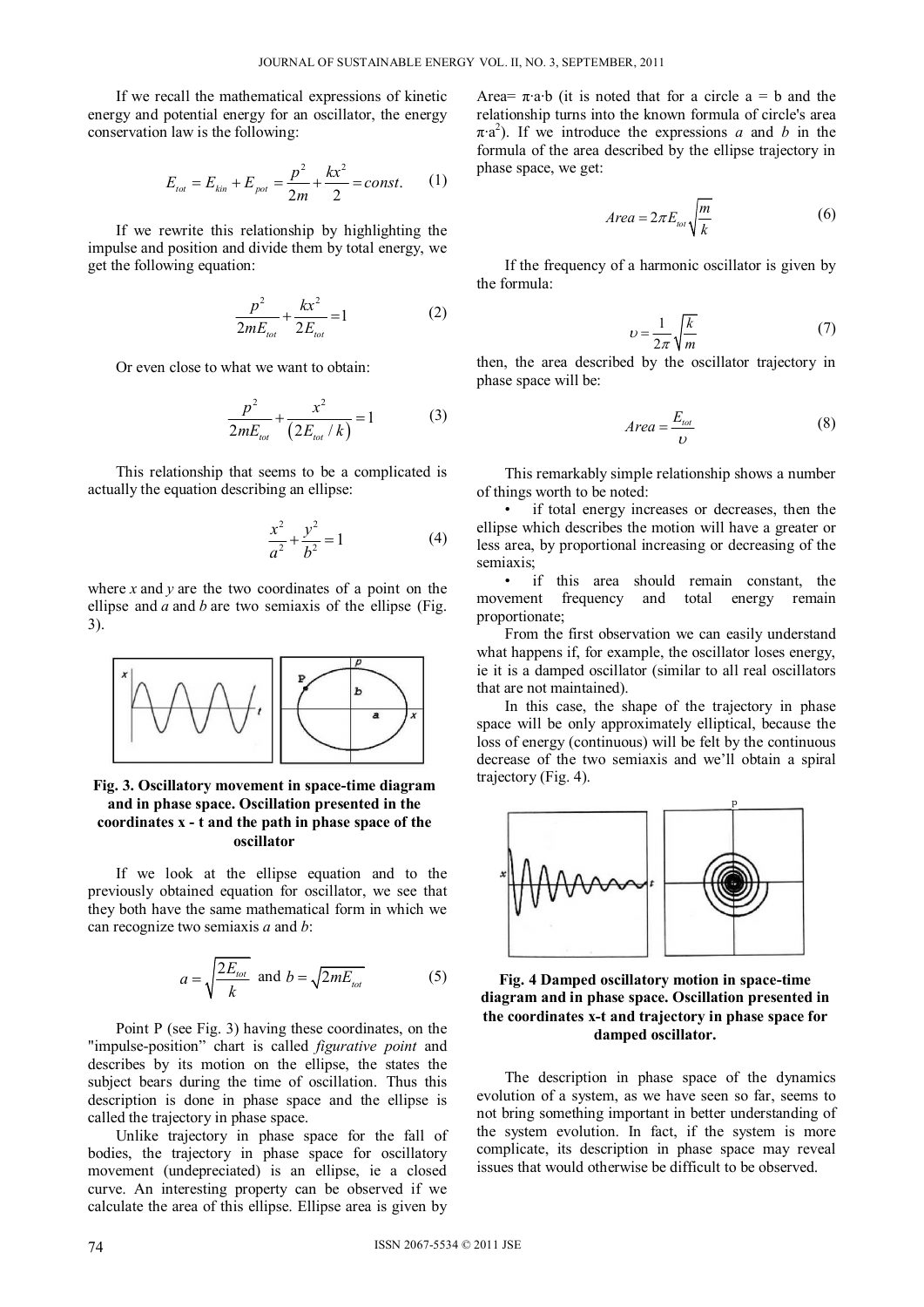#### **2.2 The attractor - a feature of the geometry of the possible trajectories of chaotic systems**

The attractor is characterized by a clearly defined trajectory in phase space that can be reached on equilibrium; regardless the area of the phase space the system development starts [3]. For clarity we'll consider a simple model, idealized, based on a zone of electrical distribution system.

It is assumed that in a certain area of an electrical distribution system (EDS) there are a lot of consumers (traders) who use electricity to produce products that are subsequently sold on the market in full volume. In the absence of difficulties of electricity supply, each economic agent produces and develops into a normal rhythm. We describe this situation by a dynamical number of the production lines that exist in that area of the EDS at a time certain given. We note this number - x. To write the equation that describes the evolution of the production lines number, ie the variation of x in time, we'll have to "construct an equation" that after being solver will tell us what happens to the number of technological lines. For this purpose, let's to see what are the factors influencing the increase or decrease of this number.

Because there is sufficient spare capacity of the electrical distribution lines in this area, means that the number of new production lines that will appear in a unit time (one year) will be proportional to the number of existing technological lines in the previous year. We write this as follows:

$$
\frac{x_2 - x_1}{t_2 - t_1} = cx_1
$$
\n(9)

Here  $t_2 - t_1 = \tau$  is a unit of time (one year),  $x_1$  is the number of technologic lines of previous year,  $x_2$  is the number of technologic lines in the current year, and *c* is a constant.

This equation is read as follow: increasing  $x_2 - x_1$ the number of technologic lines per unit time  $\tau$ , is proportional to the number of technological lines of the previous year. The coefficient *c* is a constant that indicates (describe) the speed of increasing number of the technological lines. If we rewrite the above equation as follows:

$$
x_2 - x_1 = cx_1 \tau
$$
 or  $x_2 = x_1 + cx_1 \tau$  (10)

the evolution can be calculated and interpreted simple.

The relationship shows that every year the number of technologic lines (TL) increases with the amount  $cx, \tau$ . If  $c=0$  the number remains unchanged in time. If  $c>0$ , the number of lines increase, if  $c \le 0$ , the number will decrease. For example we choose  $x_1 = 1000$  and  $c = 0.01$ . It means that after the first year we have  $x_2 = 1000 + 0.01 \times 1000 \times 1 = 1000 + 10 = 1010 \text{ T}$ . In the next generation (and we always note, every two consecutive

years, previous year with  $x_1$  and the year that appears with  $x_2$ :  $x_2 = 1010 + 0.01 \times 1010 \times 1 = 1020.1$  TL. If we continue the calculations we obtain the following figures for the successive years the number of TL: 1030.301, 1040.60401, so on. After a long calculation we see that the number of TL begins to grow more rapidly: It is normal because the growth is accelerating when the capacity (and thus the profit) increases. Data can be placed on a graph, as in Fig. 5



You can see here that for a factor of 0.01, after 100 years, the number of TL gets bigger that 2500 units, but the factor of only five times bigger,  $c = 0.05$ , after 100 years the number reached  $1.5 \times 10 = 150000$  TL. Growth is very rapid at higher growth factors. What is means coefficient of 0.05? It means the emergence of five new lines in a year starting out of the first 1000. This factor is actually quite small. It would be reasonable to consider that on average appears least one TL from two initial lines after a year, ie a factor of  $50\%$  (= 0.5). In this situation is clearly that the increasing of TL number is more rapidly. It takes only 10 years to reach a total of 150 000 LT!

The studied growth mode is clearly exponentially. This model is valid for any system whose size or population growth in unit time is proportional to the sizes of the previous time unit.

But what is really happening with businesses? Businesses, such an exponential growth, will soon have a problem, will not be fully insured with electricity since transmission capacity of lines in the area will reach to limit! Businesses will suffer from a lack of energy, and growth will slow, ie the coefficient c will decrease. How does this model take into account the effect of the coefficient altering? It can be assumed that the coefficient decreases with increasing number of TL so that to a maximum number (limit) of their quantity, it will no more increase (ie c is equal to zero). If this effect is taken into account, the equation that describes the technological changes in the number of lines can be written (after some mathematical changes) in the following form:

$$
X = 4\lambda X (1 - X) \tag{11}
$$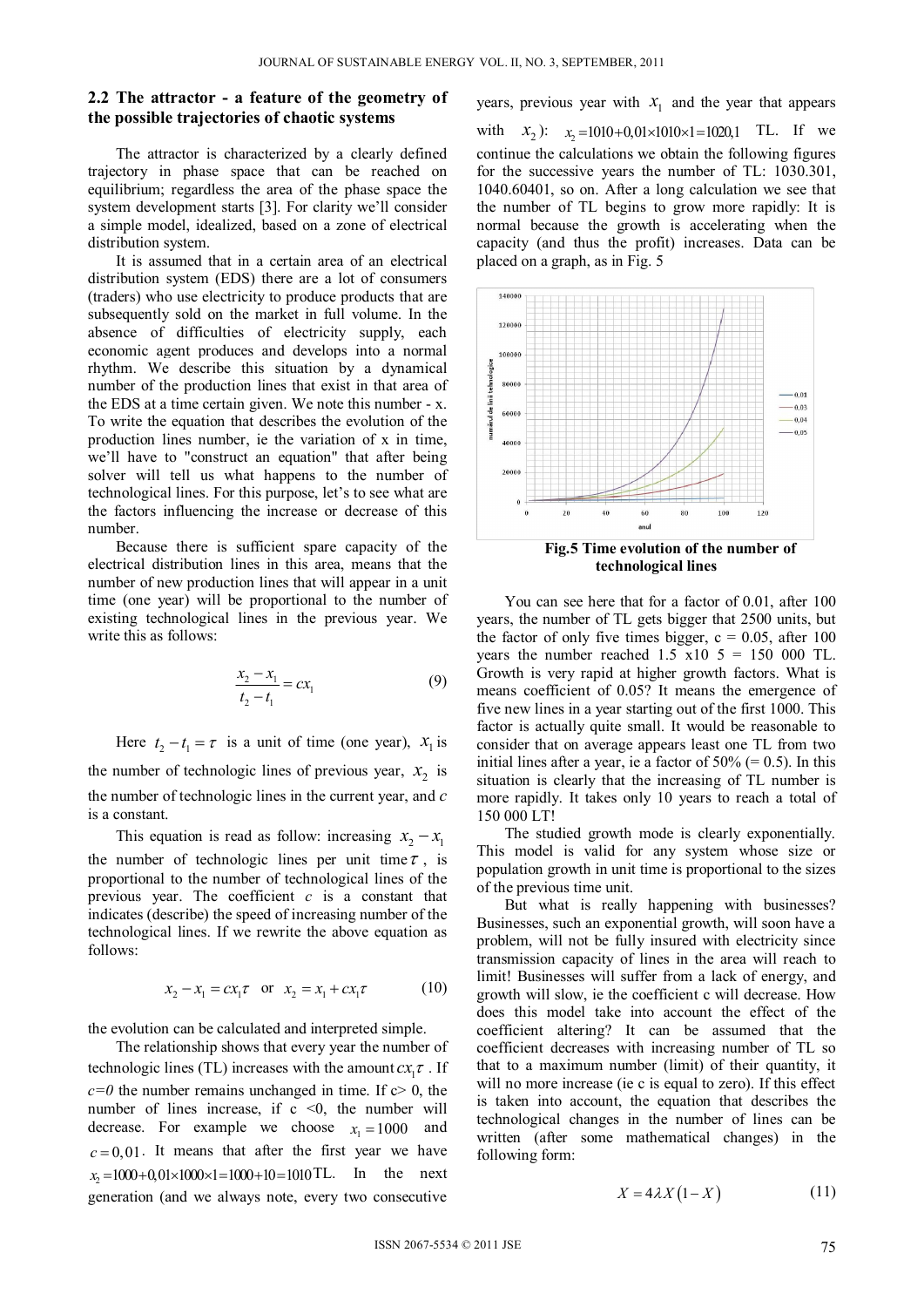where  $X$  is the number of production lines now expressed as relative to the maximum possible TL  $(X = 1)$  is the maximum value and  $X = 0$  indicates the absence of TL) and  $\lambda$  is in role of growth factor. Above equation is called logistic equation [4], describing the case of the limited amount of energy (electricity) for the economic agents in the area.

Coefficient  $\lambda$  is also known as the control parameter for this model, it controls the changing dynamics of increasing technological lines. The reason of this election is not essential to describe what happens in this case. Phase space in this case is reduced to the tracking the sequence of states to each year. Obviously talking about years, we can have states which we define to one or other year and we can't talk about a fractionated "year", such as 2.3 or 15.6 years!

Therefore, the states sequence chart will draw the points that represent the states at the time, and the lines connecting the states have no other interpretation than to enable us easy to follow the developments from one state to another.

If we perform calculations on the same model as the previous one, we can get the following ongoing events of the logistic model described in phase space. The calculation can be done with a simple program written in Excel.

In graphs that are shown below is described how the number of technology lines varies depending on the time for different control parameter values.

The graphs correspond to a control parameter that has values:  $\lambda = 0.9$  (represent a continuous decrease to zero)(Fig. 6,a), 2.60 (steady state with a period) (Fig. 6, b), 3, 20 (steady state with period 2) (Fig. 6, c), 3.52 (steady state with period 4)(Fig. 6, d), 4.00 (chaotic behavior, Fig. 6, e), 5.00 (stationary state to step 21 then follows a small amplification and at 34 step comes out of stability)(Fig. 6, f).



















**e)**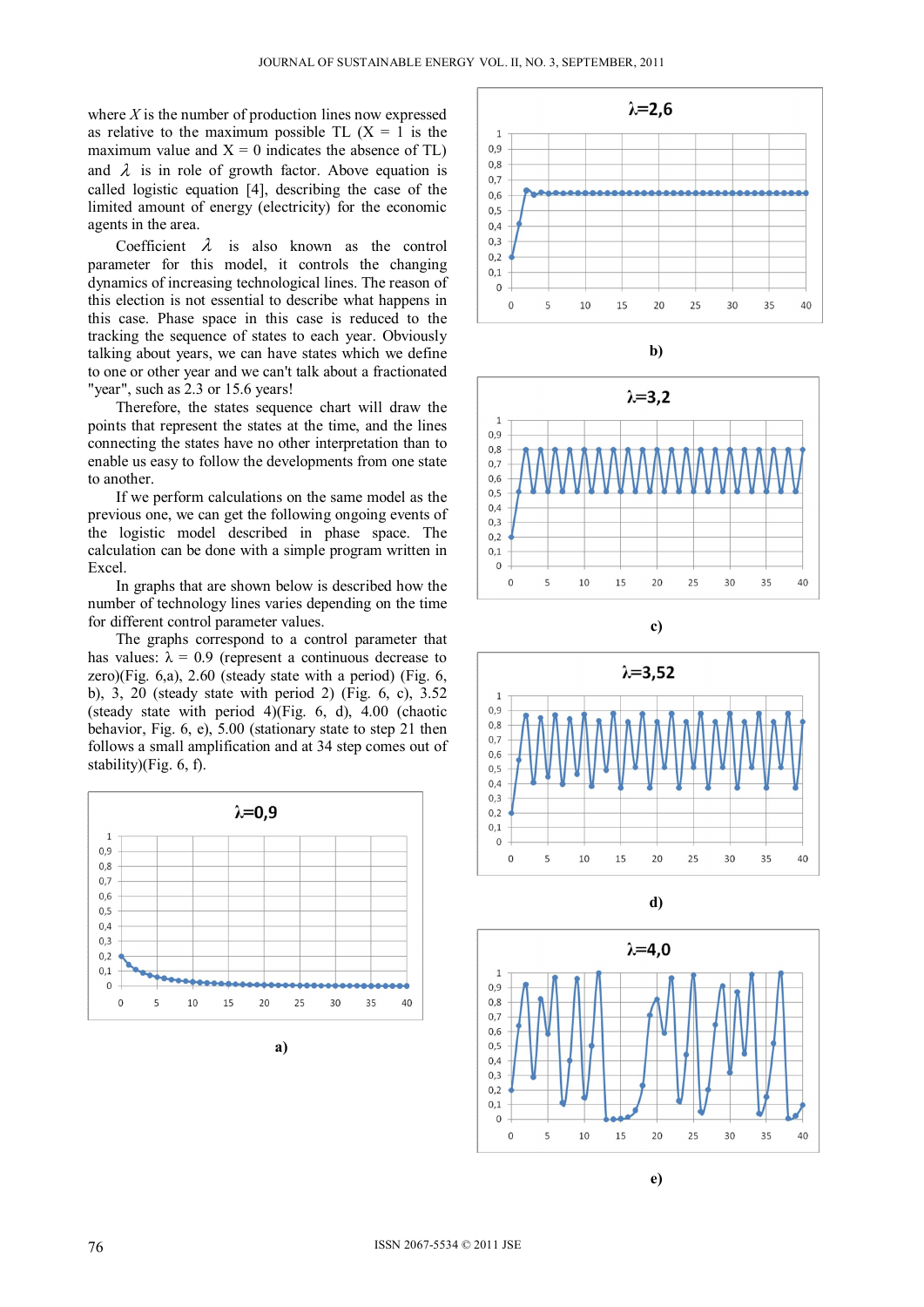

## **Fig. 6. – Evolution under the logistic model**

Generalizing, we can say that on a phenomenon that follows a logistic type model at the control parameters  $\lambda$ > 3.52 the system takes unpredictable developments!

In the following tables is showed how varies the evolution of the system if it begin at different initial value,  $X_0=0.35$  and  $X_0=0.4$ . Evolution is given for three values of control parameter –  $\lambda = 2$ ;  $\lambda = 1 + \sqrt{5}$ ;  $\lambda = 4$ .

|                |               |                          | Table 1       |
|----------------|---------------|--------------------------|---------------|
| t              | $\lambda = 2$ | $\lambda = 1 + \sqrt{5}$ | $\lambda = 4$ |
| 0              | 0,40000       | 0,40000                  | 0,40000       |
| 1              | 0,48000       | 0,77666                  | 0,96000       |
| $\overline{2}$ | 0,49920       | 0,56133                  | 0,15360       |
| 3              | 0,50000       | 0,79684                  | 0,52003       |
| 4              | 0,50000       | 0,52387                  | 0,99840       |
| 5              | 0,50000       | 0,80717                  | 0,00641       |
| 6              | 0,50000       | 0,50368                  | 0,02547       |
| 7              | 0,50000       | 0,80897                  | 0,09928       |
| 8              | 0,50000       | 0,50009                  | 0,35768       |
| 9              | 0,50000       | 0,80902                  | 0,91898       |
| 10             | 0,50000       | 0,50000                  | 0,29782       |
| 11             | 0,50000       | 0,80902                  | 0,83650       |
| 12             | 0,50000       | 0,50000                  | 0,54707       |
| 13             | 0,50000       | 0,80902                  | 0,99114       |
| 14             | 0,50000       | 0,50000                  | 0,03514       |
| 15             | 0,50000       | 0,80902                  | 0,13561       |

|    |               |                          | Table 2       |
|----|---------------|--------------------------|---------------|
| t  | $\lambda = 2$ | $\lambda = 1 + \sqrt{5}$ | $\lambda = 4$ |
| 0  | 0,35000       | 0,35000                  | 0,40001       |
| 1  | 0,45500       | 0,73621                  | 0,96001       |
| 2  | 0,49595       | 0,62847                  | 0,15357       |
| 3  | 0,49997       | 0,75561                  | 0,51995       |
| 4  | 0,50000       | 0,59758                  | 0,99841       |
| 5  | 0,50000       | 0,77820                  | 0,00636       |
| 6  | 0,50000       | 0,55856                  | 0,02526       |
| 7  | 0,50000       | 0,79792                  | 0,09850       |
| 8  | 0,50000       | 0,52180                  | 0,35518       |
| 9  | 0,50000       | 0,80748                  | 0,91610       |
| 10 | 0,50000       | 0,50307                  | 0,30743       |
| 11 | 0,50000       | 0,80899                  | 0,85167       |
| 12 | 0,50000       | 0,50006                  | 0,50531       |
| 13 | 0,50000       | 0,80902                  | 0,99989       |
| 14 | 0,50000       | 0,50000                  | 0,00045       |
| 15 | 0,50000       | 0,80902                  | 0,00180       |

The first table corresponds to the evolution of the system based on the initial value  $X_0=0.4$  and the second

corresponds to the initial value  $X_0=0.35$ .

The bolded values highlight the differences in development between the two cases. What is obviously is that when the control parameter is  $\lambda = 4$ , the evolution of the system is no predictable in the sense that small changes in initial condition completely change its further evolution.

#### **3. CONCLUSIONS**

Analyzing the obtained results can be extracted certain important conclusions from this simple (mathematically) experiment:

a. Although the system state is described by a simple and well defined equation (logistic equation), this system development can be predictable or unpredictable. depending on the value of control parameter, at the control parameter values greater than one critical, the system behave chaotic. We say we deal with deterministic chaos. Word "deterministic" comes from the fact that we have a correct mathematical equation describing the system, but system behavior in this regime is unpredictable.

b. System's evolution is strongly dependent (especially in the corresponding region of control parameter greater than critical) the initial condition. This feature is sometimes called "the butterfly effect", discovered by Edward Lorenz. The effect can be expressed as follows: small changes in initial conditions due, for example, to the beating of wings of a butterfly somewhere on the globe, can lead to dramatic changes in future weather condition, in another part of the globe.

The effect is called also the sensitivity to initial conditions. If such a dramatic effect can occur even in a simple system, then to more complicated systems this effect must certainly be present.

How important are this observations can be understood from the following example. We know today that the evolution of life on a planet (for eg Earth) is subject to climatic stability on large time intervals (or planetary geological time). It was concluded that the Earth today could be the cradle of life because the climate was relatively stable over a long stretch of time. It was noted that other planets have not received such a situation. The reason why Earth has been in this favorable situation was due to the fact that at one time, cosmic time scale, the Earth captured the Moon. Capturing of Moon have stabilized Earth's rotation axis allowing a slow, but stable, evolution of climate and so the life could to appear, to stabilize, to grow and get where it is now [5]. Otherwise the movement of planets around the sun would have been so chaotic and unpredictable so that the climate in long-term was not stable, there would have drastic changes as we find that there are on Mercury, Mars or Venus, for example.

c) The cause of this sensibility to initial conditions and resulting in unpredictable behavior of the system is given by the nonlinear nature of the system. For any nonlinear physical system, we can expect that under certain conditions it to pass into a regime of deterministic chaos so its subsequent changes cannot be predicted. We insist that unpredictable system's evolution is not